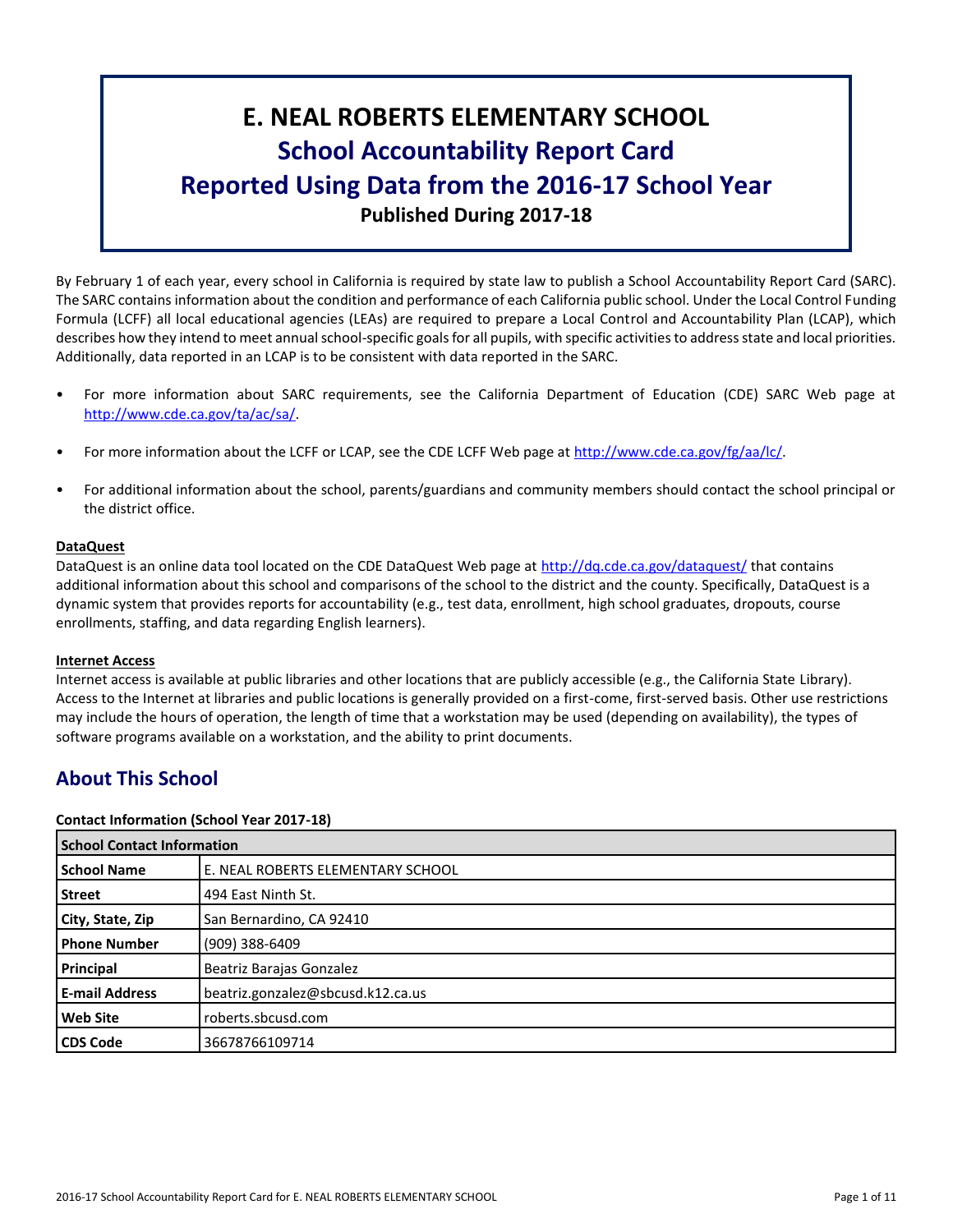| <b>District Contact Information</b> |                                             |  |  |  |
|-------------------------------------|---------------------------------------------|--|--|--|
| <b>District Name</b>                | SAN BERNARDINO CITY UNIFIED SCHOOL DISTRICT |  |  |  |
| <b>Phone Number</b>                 | (909) 381-1110                              |  |  |  |
| Superintendent                      | Dr. Dale Marsden                            |  |  |  |
| <b>E-mail Address</b>               | dale.marsden@sbcusd.k12.ca.us               |  |  |  |
| <b>Web Site</b>                     | www.sbcusd.com                              |  |  |  |

#### **School Description and Mission Statement (School Year 2017-18)**

E. Neal Roberts Elementary School has 19 classrooms, a library, a multipurpose room, a state preschool, and an administration office. The campus was built in 1994, and the facility strongly supports teaching and learning through its ample classroom and playground space, and a staff resource room.At E. Neal Roberts Elementary School we value our academically and culturally diverse student population and are committed to providing leadership that supports staff, students and school community. Our school promotes, through clear and focused academic goals, the development of critical thinking and personal academic potential. Our school community strives to prepare goal oriented students through on going collaboration to meet diverse academic needs.

# **Student Enrollment by Grade Level (School Year 2016-17)**

| Grade<br>Level          | Number of<br><b>Students</b> |
|-------------------------|------------------------------|
| Kindergarten            | 83                           |
| Grade 1                 | 77                           |
| Grade 2                 | 67                           |
| Grade 3                 | 63                           |
| Grade 4                 | 67                           |
| Grade 5                 | 71                           |
| Grade 6                 | 71                           |
| <b>Total Enrollment</b> | 499                          |

# **Student Enrollment by Group (School Year 2016-17)**

| <b>Student</b><br>Group                    | Percent of<br><b>Total Enrollment</b> |
|--------------------------------------------|---------------------------------------|
| <b>Black or African American</b>           | 7.4                                   |
| American Indian or Alaska Native           | 0.2                                   |
| Asian                                      | 0.6                                   |
| <b>Filipino</b>                            | 0.8                                   |
| <b>Hispanic or Latino</b>                  | 84                                    |
| <b>Native Hawaiian or Pacific Islander</b> | 0                                     |
| White                                      | 2.2                                   |
| <b>Two or More Races</b>                   | 0.6                                   |
| <b>Socioeconomically Disadvantaged</b>     | 96.8                                  |
| <b>English Learners</b>                    | 58.9                                  |
| <b>Students with Disabilities</b>          | 11                                    |
| <b>Foster Youth</b>                        | 1.4                                   |

# **A. Conditions of Learning**

# **State Priority: Basic**

The SARC provides the following information relevant to the State priority: Basic (Priority 1):

- Degree to which teachers are appropriately assigned and fully credentialed in the subject area and for the pupils they are teaching;
- Pupils have access to standards-aligned instructional materials; and
- School facilities are maintained in good repair.

#### **Teacher Credentials**

|                                                                    |         | <b>District</b> |         |         |
|--------------------------------------------------------------------|---------|-----------------|---------|---------|
| <b>Teachers</b>                                                    | 2015-16 | 2016-17         | 2017-18 | 2017-18 |
| With Full Credential                                               | 23      | 24              | 19      | 2,599   |
| Without Full Credential                                            |         |                 |         | 22      |
| Teaching Outside Subject Area of Competence (with full credential) |         |                 |         | 21      |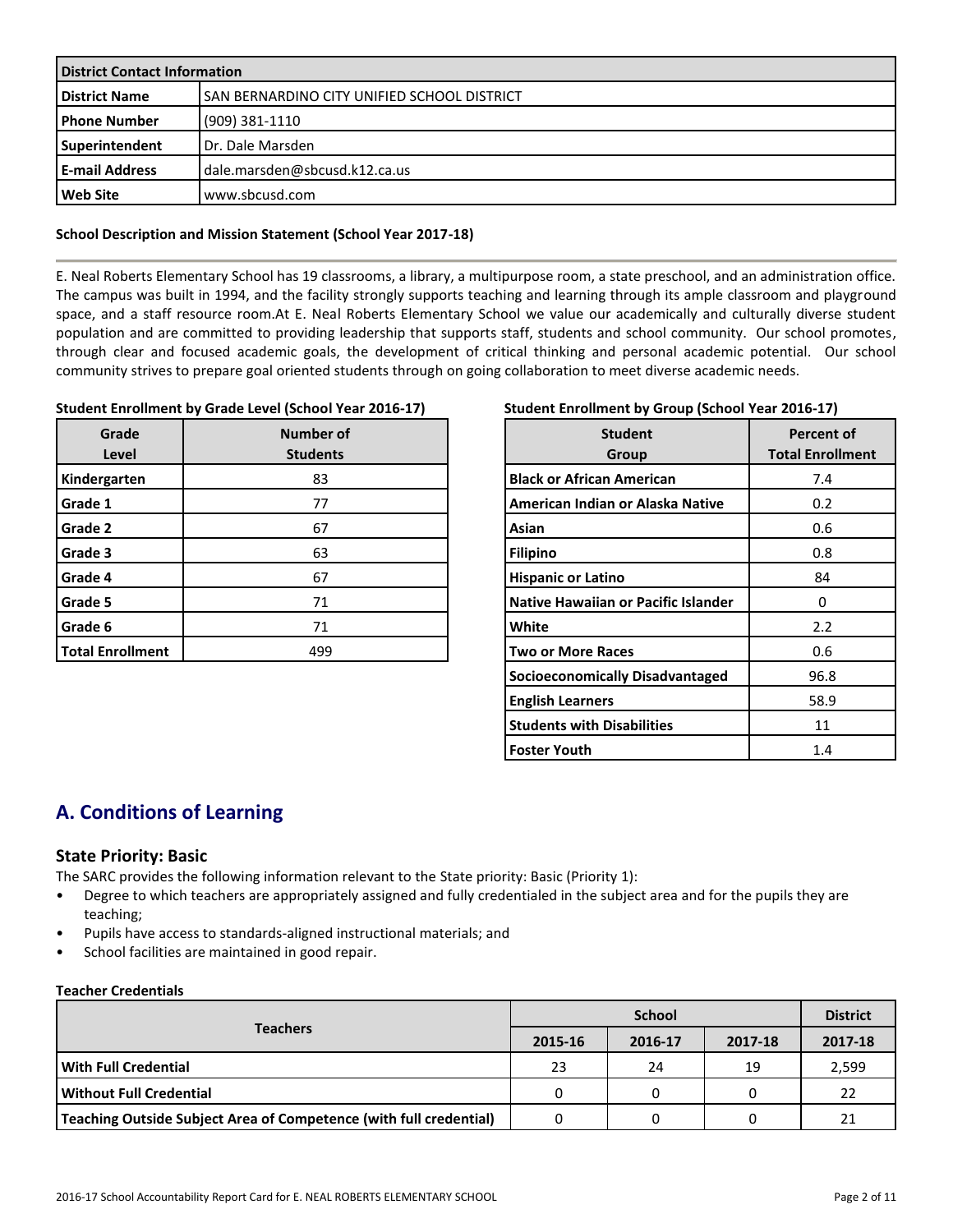#### **Teacher Misassignments and Vacant Teacher Positions**

| Indicator                                             | 2015-16 | 2016-17 | 2017-18 |
|-------------------------------------------------------|---------|---------|---------|
| <b>Misassignments of Teachers of English Learners</b> |         |         |         |
| <b>Total Teacher Misassignments *</b>                 |         |         |         |
| l Vacant Teacher Positions                            |         |         |         |

Note: "Misassignments" refers to the number of positions filled by teachers who lack legal authorization to teach that grade level, subject area, student group, etc.

\* Total Teacher Misassignments includes the number of Misassignments of Teachers of English Learners.

#### **Quality, Currency, Availability of Textbooks and Instructional Materials (School Year 2017-18)**

#### **Year and month in which data were collected:** August 2017

Textbooks adopted by the San Bernardino City Unified School District Board of Education are selected from the State adopted list of materials. These materials are standards-based and are rigorously reviewed by San Bernardino City Unified School District textbook adoption committees to assure that selections will meet the unique needs of all learners, including English language learners, advanced learners, at-risk students and special needs students. Textbooks are usually adopted for an eight-year cycle.

All core curriculum materials are available in English and Spanish. The Board of Education ensures that textbooks are purchased for each student in reading/language arts and mathematics in grades TK-6 to use in class, at home, and after school. For science and history/social studies classroom materials, big books have been purchased for K-2 with a textbook purchased for each student in grades 3-6 to use in class, at home, and after school. English Language Development (ELD) materials are standards-aligned and are purchased for each student who is identified as an English learner. An inventory is completed for each classroom at every school site and is reported to the District Office to ensure that sufficient materials are available for the new school year. This inventory is completed in March/April of each year to prepare for the following school year.

In addition to core curriculum materials, the district has purchased supplementary materials for use in the district's elementary music program. District music specialists primarily use these materials. Participation in the district's music program is voluntary and open to students in grades four through six. Sufficient instructional materials are available for all students electing to participate in this music program.

| <b>Subject</b>                    | Textbooks and Instructional Materials/<br><b>Year of Adoption</b>                                                         | <b>From</b><br><b>Most Recent</b><br><b>Adoption?</b> | <b>Percent of Students</b><br><b>Lacking Own</b><br><b>Assigned Copy</b> |
|-----------------------------------|---------------------------------------------------------------------------------------------------------------------------|-------------------------------------------------------|--------------------------------------------------------------------------|
| <b>Reading/Language Arts</b>      | Grades K-6: McGraw-Hill School Education: Reading<br>Wonders (2016)                                                       | Yes                                                   | 0                                                                        |
| <b>Mathematics</b>                | Grades K-6: Pearson Scott Foresman: enVision Math<br>(2015)                                                               | Yes                                                   | 0                                                                        |
| <b>Science</b>                    | Grades K-6: Pearson Scott Foresman: California<br>Science (2007)                                                          | Yes.                                                  | 0                                                                        |
| <b>History-Social Science</b>     | Grades K & 6: Houghton Mifflin: Social Science<br>(2006)<br>Grades 1-5: MacMillan/McGraw-Hill: California Vista<br>(2006) | Yes                                                   | 0                                                                        |
| <b>Visual and Performing Arts</b> | McGraw-Hill: Share the Music (1995)                                                                                       | Yes                                                   | 0                                                                        |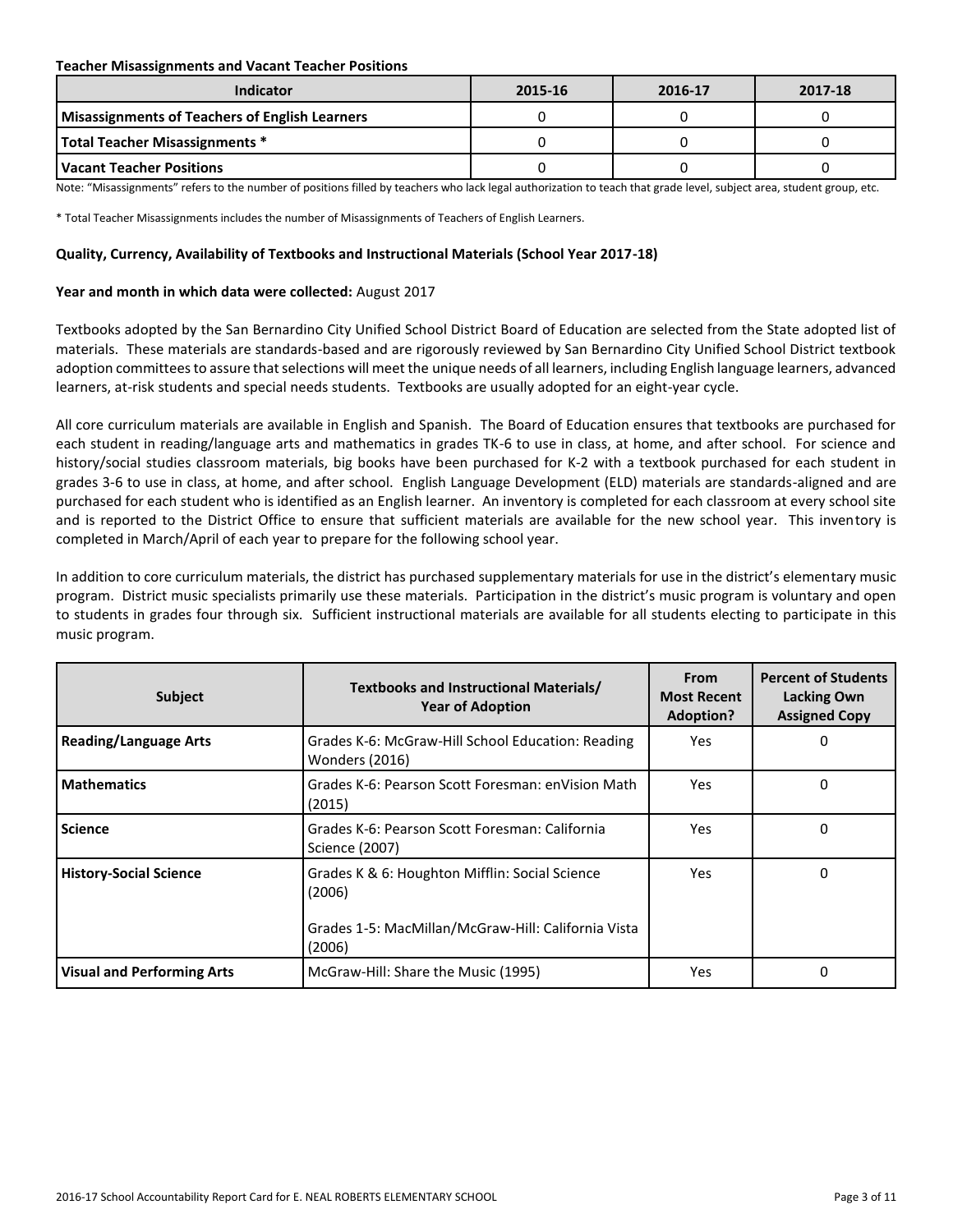#### **School Facility Conditions and Planned Improvements (Most Recent Year)**

General E. Neal Roberts Elementary School has 19 classrooms, a library, a multipurpose room, a state preschool, and an administration office. The campus was built in 1994, and the facility strongly supports teaching and learning through its ample classroom and playground space, and a staff resource room. The district takes great effort to ensure that all schools are clean, safe, and functional. To assist in this effort, the district's Mobile Maintenance Teams use the Facility Inspection Tool (FIT), a survey instrument developed by the State of California Office of Public School Construction (OPSC). Results of this survey are available from the district's Maintenance and Operations Department. The most recent inspection took place on 3/17/2017. Below is more specific infor-mation on the condition of the school and the efforts made to ensure that students are provided with an appropri-ate learning environment. Safety To ensure student safety before, during and after the school day, rec aides, teachers, and administrators supervise the school grounds including the cafeteria, quad area, and athletic fields. Signs are posted throughout the campus to indicate all visitors must report to and register in the administration office. All staff and visitors wear appropriate identifying badges. Maintenance and Repair Safety concerns are the number one priority of Maintenance and Operations. The District's Mobile Maintenance Teams are proactive and conduct inspections to keep school sites in "good repair" on a continual basis. Also, the district staff at each site reports safety issues as they arise. Maintenance and Operations make necessary repairs to ensure that all schools are clean, safe, and functional. A work order process is used to ensure ef-ficient service and emergency repairs are given the highest priority and work orders are completed in a timely manner. Cleaning Process and Schedule the district's Maintenance and Operations department works with the site principal or designee to develop cleaning runs for the site custodian(s). The site principal/designee then works with the site custodian(s) to ensure proper implementation of the cleaning runs to maintain a safe and clean school. School Facility Improvements Each year the district uses state and local funds to maintain and improve school sites. Planned improvements for this school for the 2017-18 school year are listed below. Install new generator School Facility Good Repair Status (Most Recent Year) Results of this site's most recent survey are included below, and any associated repairs were completed by the end of April 2017.Additionally, representatives from the San Bernardino County Superintendent of Schools (SBCSS) conduct annual Williams visits to schools ranked in deciles 1-3 in San Bernardino County to evaluate their good repair status. The Williams inspection for this site occurred on 8/30/17. Results from this inspection are included below, and any associated repairs were completed by the end of September 2017.None

# **School Facility Good Repair Status (Most Recent Year)**

Using the **most recently collected** FIT data (or equivalent), provide the following:

- Determination of repair status for systems listed
- Description of any needed maintenance to ensure good repair
- The year and month in which the data were collected
- The overall rating

| <b>School Facility Good Repair Status (Most Recent Year)</b><br>Year and month of the most recent FIT report: 3/17/2017 |      |                      |      |                                                                                                                                                                                                                                                                                            |  |  |  |  |
|-------------------------------------------------------------------------------------------------------------------------|------|----------------------|------|--------------------------------------------------------------------------------------------------------------------------------------------------------------------------------------------------------------------------------------------------------------------------------------------|--|--|--|--|
|                                                                                                                         |      | <b>Repair Status</b> |      | <b>Repair Needed and</b>                                                                                                                                                                                                                                                                   |  |  |  |  |
| <b>System Inspected</b>                                                                                                 | Good | Fair                 | Poor | <b>Action Taken or Planned</b>                                                                                                                                                                                                                                                             |  |  |  |  |
| Systems: Gas Leaks, Mechanical/HVAC,<br>Sewer                                                                           | х    |                      |      |                                                                                                                                                                                                                                                                                            |  |  |  |  |
| <b>Interior: Interior Surfaces</b>                                                                                      | X    |                      |      | Library; Replace missing ceiling tile in storage<br>room(remedied)Room 10; 2 ceiling tiles missing, 1<br>stained ceiling tile (remedied) Room 11; Stained<br>ceiling tile around speaker(remedied)Room 19;<br>Stained ceiling tile(remedied), Broken single gang<br>blank W wall(remedied) |  |  |  |  |
| Cleanliness: Overall Cleanliness, Pest/<br>Vermin Infestation                                                           | Χ    |                      |      |                                                                                                                                                                                                                                                                                            |  |  |  |  |
| <b>Electrical: Electrical</b>                                                                                           | X    |                      |      | Room 6; Light fixtures tagged- inners (remedied)                                                                                                                                                                                                                                           |  |  |  |  |
| Restrooms/Fountains: Restrooms, Sinks/<br>Fountains                                                                     | X    |                      |      | Resource Building; WRR- Replace broken soap<br>dispenser(Remedied). Room 2; Fountain EXT west<br>side leaks(remedied)                                                                                                                                                                      |  |  |  |  |
| Safety: Fire Safety, Hazardous Materials                                                                                | x    |                      |      | Room 21; Emergency window blocked(SITE)<br>(remedied) Room 22; Emergency window<br>blocked(SITE) (remedied) Room 24; Emergency<br>window blocked(SITE) (remedied)Room 26;<br>Emergency window blocked(SITE) (remedied)                                                                     |  |  |  |  |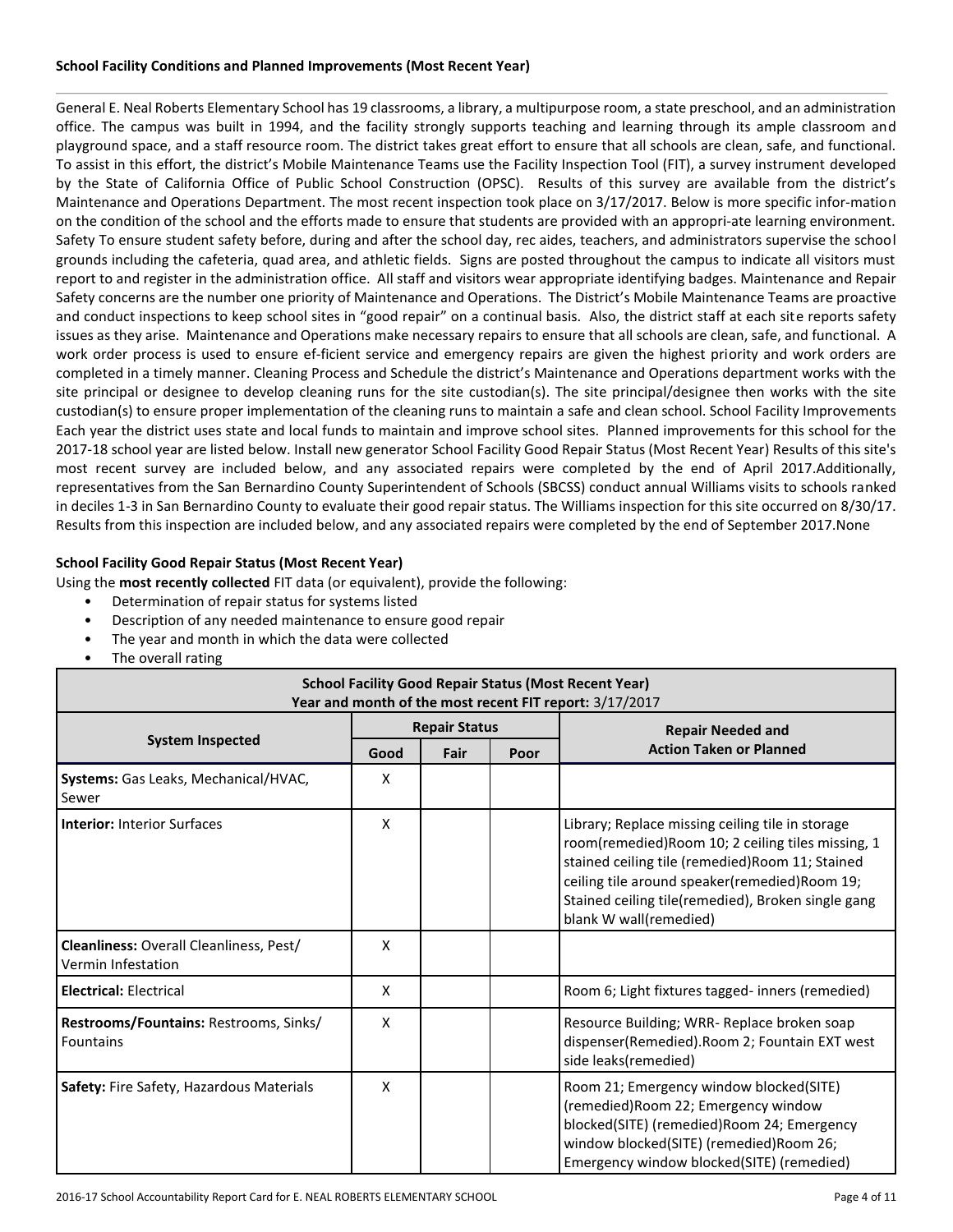| <b>School Facility Good Repair Status (Most Recent Year)</b><br>Year and month of the most recent FIT report: 3/17/2017 |      |      |      |                                                                    |  |  |  |
|-------------------------------------------------------------------------------------------------------------------------|------|------|------|--------------------------------------------------------------------|--|--|--|
| <b>Repair Status</b><br><b>Repair Needed and</b>                                                                        |      |      |      |                                                                    |  |  |  |
| <b>System Inspected</b>                                                                                                 | Good | Fair | Poor | <b>Action Taken or Planned</b>                                     |  |  |  |
| <b>Structural: Structural Damage, Roofs</b>                                                                             | х    |      |      |                                                                    |  |  |  |
| <b>External: Playground/School Grounds,</b><br>Windows/Doors/Gates/Fences                                               | х    |      |      | Library; Gutter on East awning North face needs<br>paint(remedied) |  |  |  |

# **Overall Facility Rating (Most Recent Year)**

| Year and month of the most recent FIT report: 3/17/2017 |           |      |      |      |  |  |
|---------------------------------------------------------|-----------|------|------|------|--|--|
|                                                         | Exemplary | Good | Fair | Poor |  |  |
| <b>Overall Rating</b>                                   |           |      |      |      |  |  |

# **B. Pupil Outcomes**

# **State Priority: Pupil Achievement**

The SARC provides the following information relevant to the State priority: Pupil Achievement (Priority 4):

- **Statewide assessments** (i.e., California Assessment of Student Performance and Progress [CAASPP] System, which includes the Smarter Balanced Summative Assessments for students in the general education population and the California Alternate Assessments [CAAs] for English language arts/literacy [ELA] and mathematics given in grades three through eight and grade eleven. Only eligible students may participate in the administration of the CAAs. CAAs items are aligned with alternate achievement standards, which are linked with the Common Core State Standards [CCSS] for students with the most significant cognitive disabilities); and
- The percentage of students who have successfully completed courses that satisfy the requirements for entrance to the University of California and the California State University, or career technical education sequences or programs of study.

# **CAASPP Test Results in English Language Arts/Literacy (ELA) and Mathematics for All Students Grades Three through Eight and Grade Eleven**

|                                                                      | Percent of Students Meeting or Exceeding the State Standards<br>$\left(\text{grades }3 - 8 \text{ and } 11\right)$ |         |                 |         |              |         |  |
|----------------------------------------------------------------------|--------------------------------------------------------------------------------------------------------------------|---------|-----------------|---------|--------------|---------|--|
| <b>Subject</b>                                                       | <b>School</b>                                                                                                      |         | <b>District</b> |         | <b>State</b> |         |  |
|                                                                      | 2015-16                                                                                                            | 2016-17 | 2015-16         | 2016-17 | 2015-16      | 2016-17 |  |
| <b>English Language Arts/Literacy</b><br>$\sqrt{grades}$ 3-8 and 11) | 34                                                                                                                 | 35      | 33              | 35      | 48           | 48      |  |
| <b>Mathematics</b><br>$\sqrt{\frac{1}{2}}$ (grades 3-8 and 11)       | 16                                                                                                                 | 17      | 20              | 22      | 36           | 37      |  |

Note: Percentages are not calculated when the number of students tested is ten or less, either because the number of students in this category is too small for statistical accuracy or to protect student privacy.

# **CAASPP Test Results in ELA by Student Group**

**Grades Three through Eight and Grade Eleven (School Year 2016-17)**

| <b>Student Group</b>             | <b>Total</b><br><b>Enrollment</b> | <b>Number</b><br><b>Tested</b>        | Percent<br><b>Tested</b> | Percent<br><b>Met or Exceeded</b> |
|----------------------------------|-----------------------------------|---------------------------------------|--------------------------|-----------------------------------|
| <b>All Students</b>              | 262                               | 261                                   | 99.62                    | 34.87                             |
| <b>Male</b>                      | 122                               | 121                                   | 99.18                    | 30.58                             |
| Female                           | 140                               | 140                                   | 100                      | 38.57                             |
| <b>Black or African American</b> | 17                                | 17                                    | 100                      | 17.65                             |
| American Indian or Alaska Native | --                                | $\hspace{0.05cm}$ – $\hspace{0.05cm}$ | --                       |                                   |
| Asian                            | --                                | $\hspace{0.05cm}$ – $\hspace{0.05cm}$ | --                       |                                   |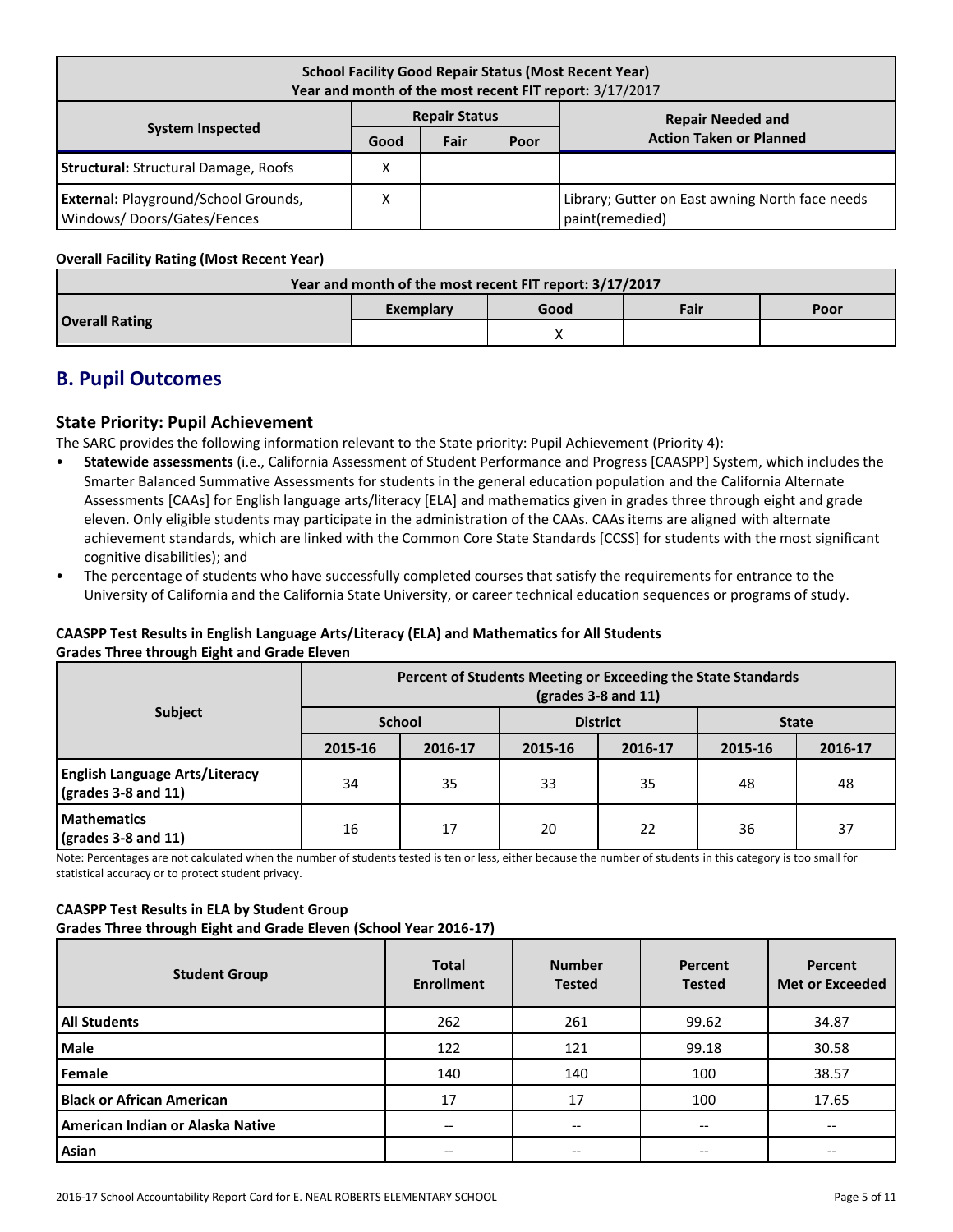| <b>Student Group</b>              | <b>Total</b><br><b>Enrollment</b> | <b>Number</b><br><b>Tested</b> | Percent<br><b>Tested</b> | Percent<br><b>Met or Exceeded</b> |
|-----------------------------------|-----------------------------------|--------------------------------|--------------------------|-----------------------------------|
| <b>Filipino</b>                   | $-$                               | --                             | --                       |                                   |
| <b>Hispanic or Latino</b>         | 225                               | 224                            | 99.56                    | 34.82                             |
| <b>White</b>                      | $-$                               | --                             | $- -$                    |                                   |
| Two or More Races                 | $- -$                             | --                             | $- -$                    | $- -$                             |
| Socioeconomically Disadvantaged   | 257                               | 256                            | 99.61                    | 34.38                             |
| <b>English Learners</b>           | 191                               | 190                            | 99.48                    | 35.26                             |
| <b>Students with Disabilities</b> | 33                                | 33                             | 100                      | 12.12                             |
| <b>Foster Youth</b>               |                                   | --                             | --                       |                                   |

Note: ELA test results include the Smarter Balanced Summative Assessment and the CAA. The "Percent Met or Exceeded" is calculated by taking the total number of students who met or exceeded the standard on the Smarter Balanced Summative Assessment plus the total number of students who met the standard (i.e., achieved Level 3–Alternate) on the CAAs divided by the total number of students who participated in both assessments.

Note: Double dashes (--) appear in the table when the number of students is ten or less, either because the number of students in this category is too small for statistical accuracy or to protect student privacy.

Note: The number of students tested includes all students who participated in the test whether they received a score or not; however, the number of students tested is not the number that was used to calculate the achievement level percentages. The achievement level percentages are calculated using only students who received scores.

| <b>Student Group</b>                   | <b>Total</b><br><b>Enrollment</b> | <b>Number</b><br><b>Tested</b>        | Percent<br><b>Tested</b> | <b>Percent</b><br><b>Met or Exceeded</b> |
|----------------------------------------|-----------------------------------|---------------------------------------|--------------------------|------------------------------------------|
| <b>All Students</b>                    | 262                               | 262                                   | 100                      | 16.79                                    |
| <b>Male</b>                            | 122                               | 122                                   | 100                      | 18.03                                    |
| Female                                 | 140                               | 140                                   | 100                      | 15.71                                    |
| <b>Black or African American</b>       | 17                                | 17                                    | 100                      | 5.88                                     |
| American Indian or Alaska Native       | --                                | $\hspace{0.05cm} \ldots$              | $\hspace{0.05cm} \ldots$ | --                                       |
| Asian                                  | --                                | $\hspace{0.05cm}$ – $\hspace{0.05cm}$ | --                       |                                          |
| <b>Filipino</b>                        | --                                | $\hspace{0.05cm}$ – $\hspace{0.05cm}$ | --                       |                                          |
| <b>Hispanic or Latino</b>              | 225                               | 225                                   | 100                      | 16                                       |
| White                                  | --                                | $\hspace{0.05cm}$ $\hspace{0.05cm}$   | --                       | --                                       |
| <b>Two or More Races</b>               | --                                | --                                    | --                       |                                          |
| <b>Socioeconomically Disadvantaged</b> | 257                               | 257                                   | 100                      | 15.95                                    |
| <b>English Learners</b>                | 191                               | 191                                   | 100                      | 15.71                                    |
| <b>Students with Disabilities</b>      | 33                                | 33                                    | 100                      | 6.06                                     |
| <b>Foster Youth</b>                    | --                                | --                                    | --                       |                                          |

# **CAASPP Test Results in Mathematics by Student Group Grades Three through Eight and Grade Eleven (School Year 2016-17)**

Note: Mathematics test results include the Smarter Balanced Summative Assessment and the CAA. The "Percent Met or Exceeded" is calculated by taking the total number of students who met or exceeded the standard on the Smarter Balanced Summative Assessment plus the total number of students who met the standard (i.e., achieved Level 3–Alternate) on the CAAs divided by the total number of students who participated in both assessments.

Note: Double dashes (--) appear in the table when the number of students is ten or less, either because the number of students in this category is too small for statistical accuracy or to protect student privacy.

Note: The number of students tested includes all students who participated in the test whether they received a score or not; however, the number of students tested is not the number that was used to calculate the achievement level percentages. The achievement level percentages are calculated using only students who received scores.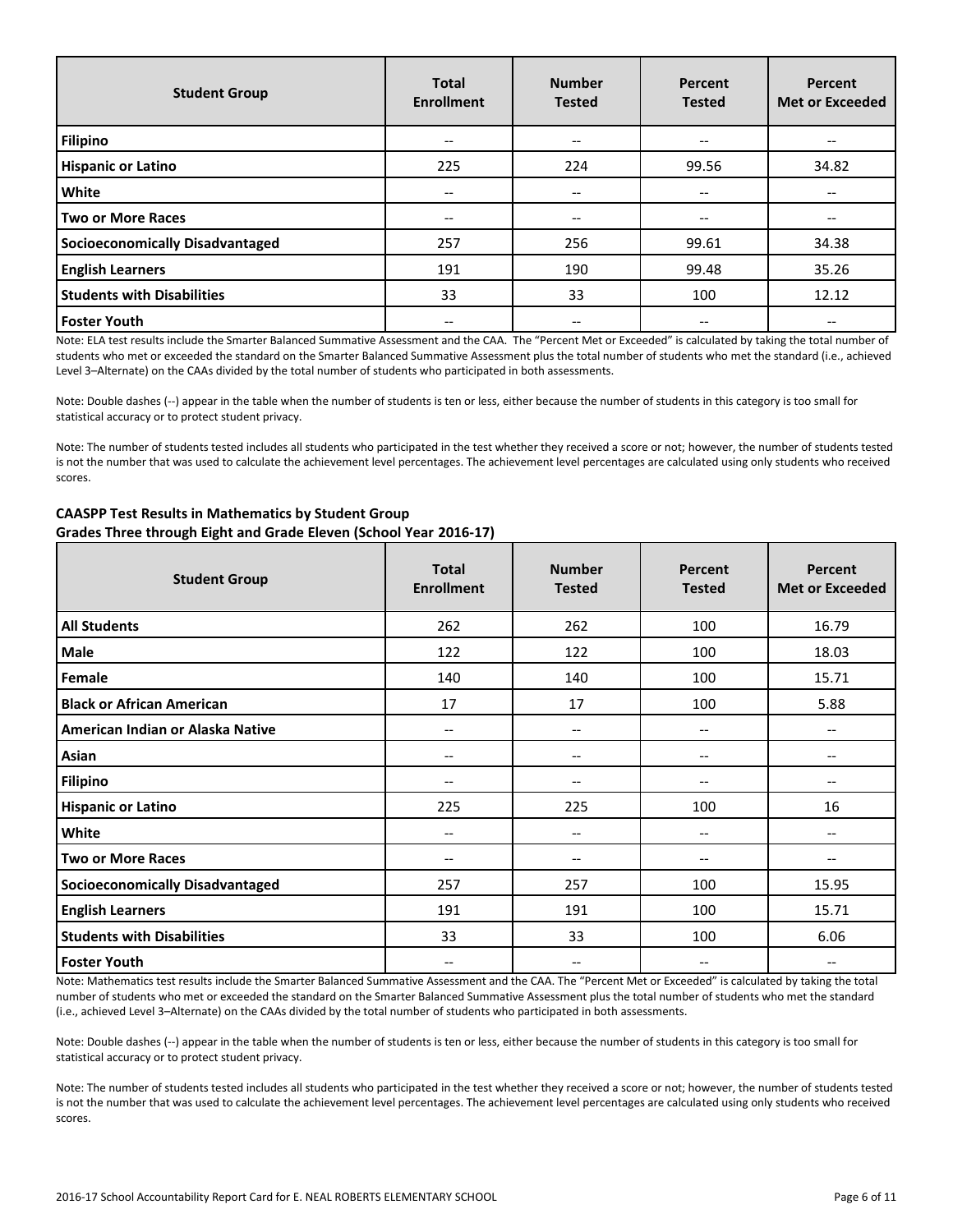# **CAASPP Test Results in Science for All Students Grades Five, Eight, and Ten**

|                               | Percent of Students Scoring at Proficient or Advanced |         |         |                 |              |         |  |  |  |
|-------------------------------|-------------------------------------------------------|---------|---------|-----------------|--------------|---------|--|--|--|
| <b>Subject</b>                | <b>School</b>                                         |         |         | <b>District</b> | <b>State</b> |         |  |  |  |
|                               | 2014-15                                               | 2015-16 | 2014-15 | 2015-16         | 2014-15      | 2015-16 |  |  |  |
| Science (grades 5, 8, and 10) | 55                                                    | 49      | 41      | 38              | 56           | 54      |  |  |  |

Note: Science test results include California Standards Tests (CSTs), California Modified Assessment (CMA), and California Alternate Performance Assessment (CAPA) in grades five, eight, and ten.

Note: Scores are not shown when the number of students tested is ten or less, either because the number of students in this category is too small for statistical accuracy or to protect student privacy.

Note: The 2016-17 data are not available. The California Department of Education is developing a new science assessment based on the Next Generation Science Standards for California Public Schools (CA NGSS). The new California Science Test (CAST) was piloted in spring 2017. The CST and CMA for Science will no longer be administered.

# **State Priority: Other Pupil Outcomes**

The SARC provides the following information relevant to the State priority: Other Pupil Outcomes (Priority 8):

Pupil outcomes in the subject areas of physical education.

#### **California Physical Fitness Test Results (School Year 2016-17)**

| Grade | <b>Percent of Students Meeting Fitness Standards</b> |                              |                             |  |  |  |  |
|-------|------------------------------------------------------|------------------------------|-----------------------------|--|--|--|--|
| Level | <b>Four of Six Standards</b>                         | <b>Five of Six Standards</b> | <b>Six of Six Standards</b> |  |  |  |  |
|       | 11.4                                                 | 30                           | 24.3                        |  |  |  |  |

Note: Percentages are not calculated when the number of students tested is ten or less, either because the number of students in this category is too small for statistical accuracy or to protect student privacy.

# **C. Engagement**

# **State Priority: Parental Involvement**

The SARC provides the following information relevant to the State priority: Parental Involvement (Priority 3):

• Efforts the school district makes to seek parent input in making decisions for the school district and each schoolsite.

# **Opportunities for Parental Involvement (School Year 2017-18)**

Each school provides multiple options for parents to participate in the educational process. Opportunities vary from site to site but include parent centers, parent education programs, Parent Teacher Association (PTA), School Site Council (SSC), English Learners Advisory Committee (ELAC), Gifted and Talented Education (GATE) Advisory Committee, African American Parent Advisory Council (AAPAC), homework hotlines, auto-callers, parent conferences, family curricular theme nights, parent training and education, classroom and playground volunteers, and leadership opportunities for parents. For more information about these and other opportunities, please contact the school.

At the district level, parents can participate in the District Advisory Committee (DAC), District English Learners Advisory Committee (DELAC), District African American Advisory Council (DAAAC), and a variety of short-term, solution-oriented focus groups and advisory committees. Additionally, a Family Resource Center is available from the hours of 8:00 AM -4:30 PM. Goals of the Family Resource Center include increased home/school communication, increased access to district-level parent and family training opportunities, and increased access to family involvement resources for district schools.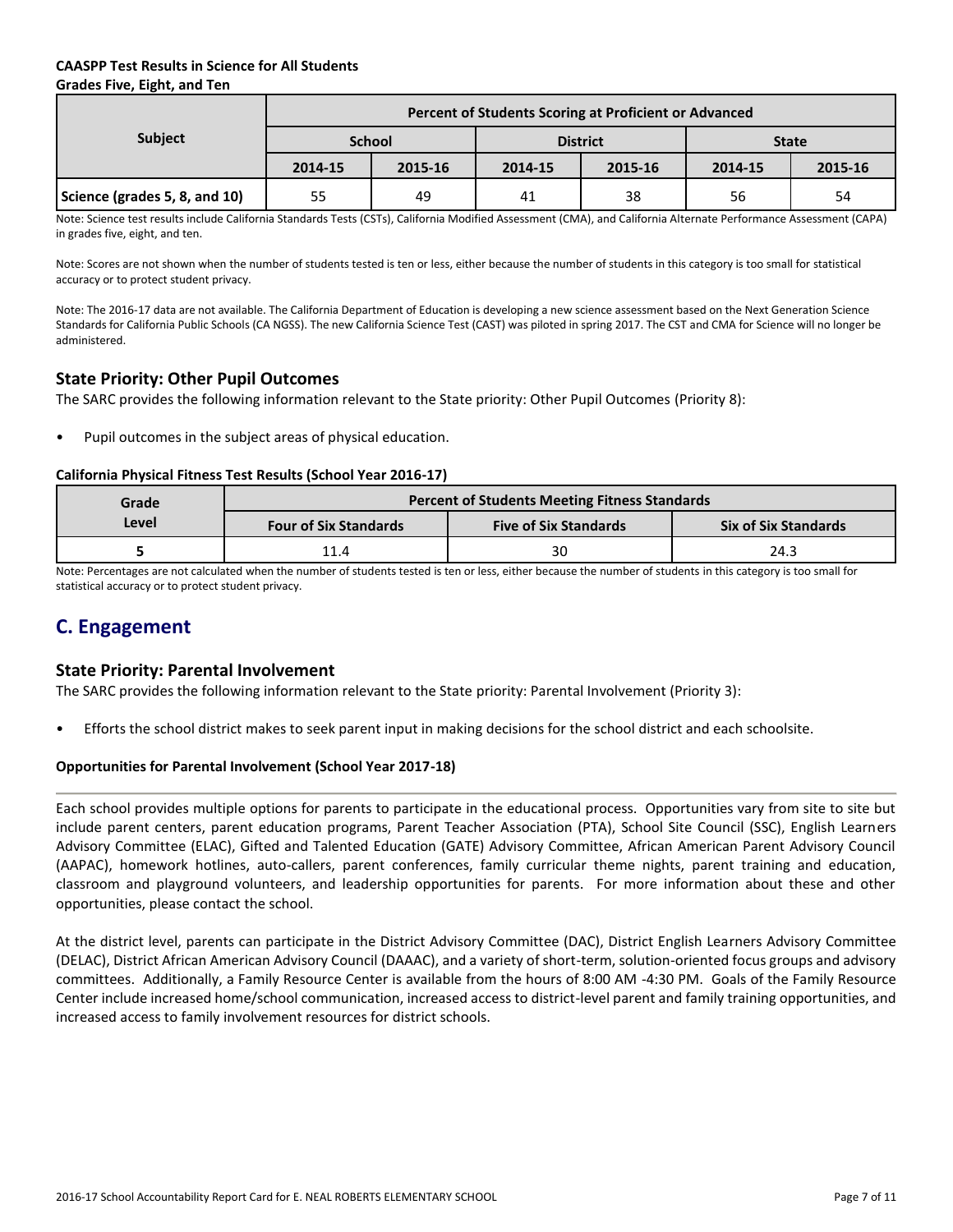Parent Outreach Contacts:

 Family Resource Center 1525 W. Highland Ave. San Bernardino, California 92411 909-880-4057 Hours: 8:00 AM - 4:30 PM, M-F

Aldo Ramirez, Family Engagement Director

909-880-4057, aldo.ramirez@sbcusd.k12.ca.us

Travon Martin, Community Relations Worker II

909-891-1018, travon.martin@sbcusd.k12.ca.us

- Emily Valdez, Parent Outreach Worker
- 909-880-4057, emily.valdez@sbcusd.k12.ca.u
- Talice Ostrinski, Homeless Facilitator

909-880-4057, talice.ostrinski@sbcusd.k12.ca.us

Vicki Lee, Homeless Liaison

909-880-4057, vicki.lee@sbcusd.k12.ca.us

# **State Priority: School Climate**

The SARC provides the following information relevant to the State priority: School Climate (Priority 6):

- Pupil suspension rates;
- Pupil expulsion rates; and
- Other local measures on the sense of safety.

#### **Suspensions and Expulsions**

|                    | <b>School</b> |         |         | <b>District</b> |         |         | <b>State</b> |         |         |
|--------------------|---------------|---------|---------|-----------------|---------|---------|--------------|---------|---------|
| Rate               | 2014-15       | 2015-16 | 2016-17 | 2014-15         | 2015-16 | 2016-17 | 2014-15      | 2015-16 | 2016-17 |
| <b>Suspensions</b> | 1.8           | 1.1     | 2.5     | 6.2             | 5.8     | 5.6     | 3.8          | 3.7     | 3.6     |
| <b>Expulsions</b>  | 0.0           | 0.0     | 0.0     | 0.3             | 0.2     | 0.2     | 0.1          | 0.1     | 0.1     |

#### **School Safety Plan (School Year 2017-18)**

Date of Last Review/Update: July 28, 2016 Date Last Reviewed with Faculty: July 28, 2016

Every student and teacher has the right to attend a school free from physical and psychological harm. To help schools achieve these vital goals, the State of California has mandated that each K-12 school develop a comprehensive school safety plan. Reviewed annually, a school's safety plan is the result of a systematic planning process in cooperation with local public safety agencies, community leaders, parents, pupils, teachers, administrators, and other persons interested in the prevention of campus crime and violence. Each school's safety plan addresses the following key areas: preparedness, mitigation and prevention, response and recovery. In close cooperation with the California Schools Risk Management (Joint-Powers Authority), local police and fire departments, the district's Office of Safety and Emergency Management conducts periodic safety inspections of district sites and provides correction reports to site administrators. A follow-up system is in place to ensure timely compliance and correction of discrepancies. School sites also conduct scheduled drills for anticipated emergency situations (such as fires, earthquakes and lockdowns) to prepare students, staff, and other stakeholders how to appropriately respond to those emergencies. The district follows California's mandated Standardized Emergency Management System (SEMS) and the National Incident Management System (NIMS) for emergency management. The Office of Safety and Emergency Management is also tasked with coordinating the response and recovery of emergencies or other disasters affecting the SBCUSD.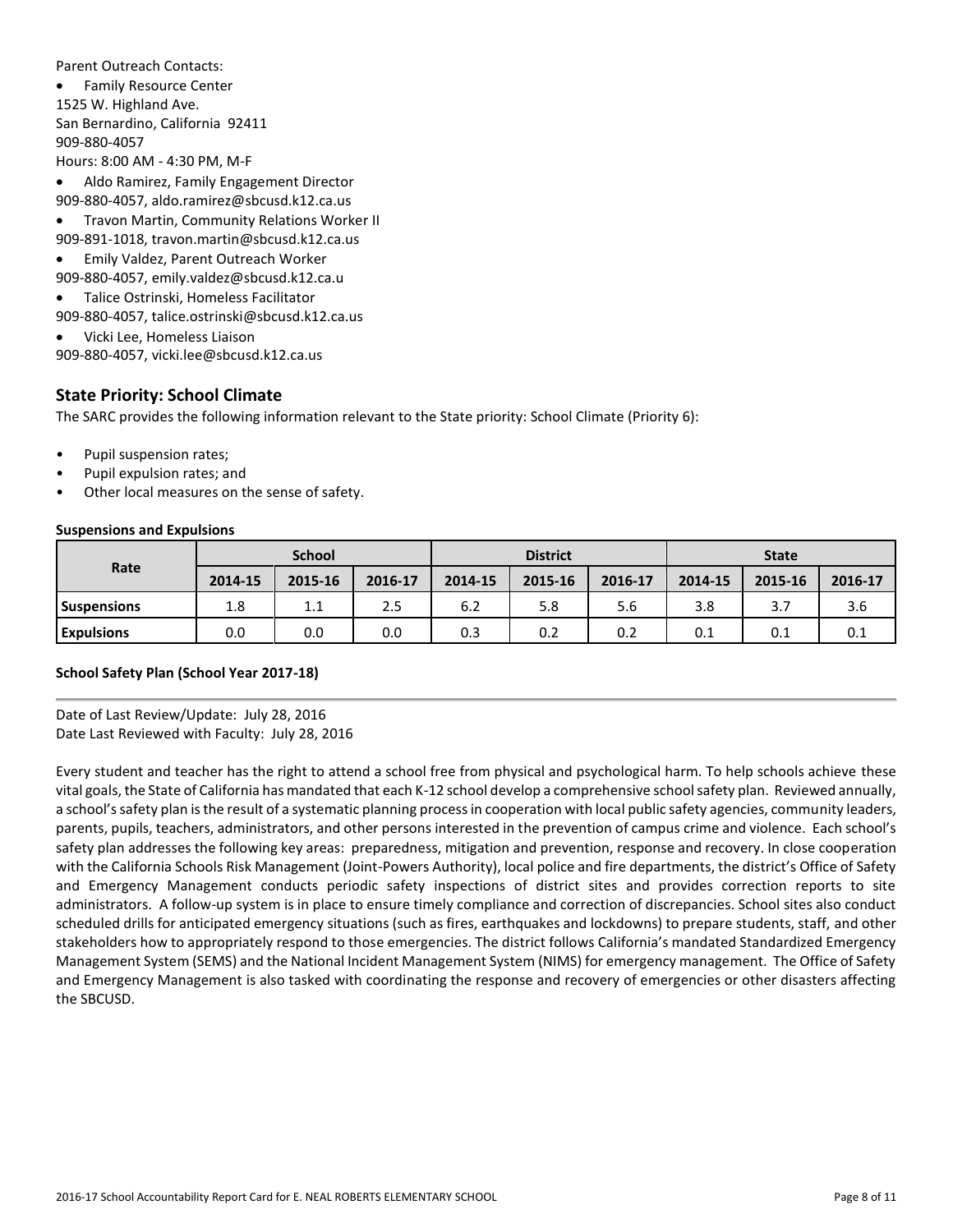# **D. Other SARC Information**

The information in this section is required to be in the SARC but is not included in the state priorities for LCFF.

#### **Federal Intervention Program (School Year 2017-18)**

| <b>Indicator</b>                                           | <b>School</b> | <b>District</b> |
|------------------------------------------------------------|---------------|-----------------|
| <b>Program Improvement Status</b>                          | In PI         | In PI           |
| <b>First Year of Program Improvement</b>                   | 2005-2006     | 2004-2005       |
| Year in Program Improvement*                               | Year 5        | Year 3          |
| Number of Schools Currently in Program Improvement         | N/A           | 61              |
| <b>Percent of Schools Currently in Program Improvement</b> | N/A           | 73.5            |

Note: Cells with N/A values do not require data.

#### **Average Class Size and Class Size Distribution (Elementary)**

|                |                             |              | 2014-15                  |       | 2015-16                     |          |                          |       | 2016-17                     |          |                          |              |
|----------------|-----------------------------|--------------|--------------------------|-------|-----------------------------|----------|--------------------------|-------|-----------------------------|----------|--------------------------|--------------|
| Grade          | Avg.                        |              | <b>Number of Classes</b> |       | Avg.                        |          | <b>Number of Classes</b> |       | Avg.                        |          | <b>Number of Classes</b> |              |
| Level          | <b>Class</b><br><b>Size</b> | $1 - 20$     | $21 - 32$                | $33+$ | <b>Class</b><br><b>Size</b> | $1 - 20$ | $21 - 32$                | $33+$ | <b>Class</b><br><b>Size</b> | $1 - 20$ | $21 - 32$                | $33+$        |
| К              | 19                          | 4            |                          |       | 22                          | 1        | 3                        |       | 22                          | 1        | 3                        |              |
| 1              | 20                          | 3            |                          |       | 22                          | 1        | $\overline{2}$           |       | 24                          |          | 3                        |              |
| $\overline{2}$ | 18                          | 5            |                          |       | 23                          |          | 3                        |       | 22                          | 1        | $\mathbf{2}$             |              |
| 3              | 19                          | 4            |                          |       | 24                          |          | 3                        |       | 24                          |          | $\overline{2}$           |              |
| 4              | 24                          | 1            | 3                        |       | 32                          |          | $\overline{2}$           |       | 28                          |          | $\overline{2}$           |              |
| 5              | 23                          | $\mathbf{1}$ | $\overline{2}$           |       | 31                          |          | $\overline{2}$           | 1     | 30                          |          | 1                        | $\mathbf{1}$ |
| 6              | 24                          |              | 3                        |       | 29                          |          | 2                        |       | 28                          |          | 3                        |              |

Number of classes indicates how many classes fall into each size category (a range of total students per class).

#### **Academic Counselors and Other Support Staff (School Year 2016-17)**

| <b>Title</b>                                               | <b>Number of FTE</b><br><b>Assigned to School</b> | <b>Average Number of Students per</b><br><b>Academic Counselor</b> |
|------------------------------------------------------------|---------------------------------------------------|--------------------------------------------------------------------|
| <b>Academic Counselor</b>                                  | 1.0                                               | 499                                                                |
| <b>Counselor (Social/Behavioral or Career Development)</b> |                                                   | N/A                                                                |
| Library Media Teacher (Librarian)                          |                                                   | N/A                                                                |
| <b>Library Media Services Staff (Paraprofessional)</b>     |                                                   | N/A                                                                |
| Psychologist                                               | 1.0                                               | N/A                                                                |
| <b>Social Worker</b>                                       |                                                   | N/A                                                                |
| <b>Nurse</b>                                               | 0.3                                               | N/A                                                                |
| <b>Speech/Language/Hearing Specialist</b>                  | 0.5                                               | N/A                                                                |
| <b>Resource Specialist</b>                                 | 1.0                                               | N/A                                                                |
| Other                                                      | 2.0                                               | N/A                                                                |

Note: Cells with N/A values do not require data.

\*One Full Time Equivalent (FTE) equals one staff member working full time; one FTE could also represent two staff members who each work 50 percent of full time.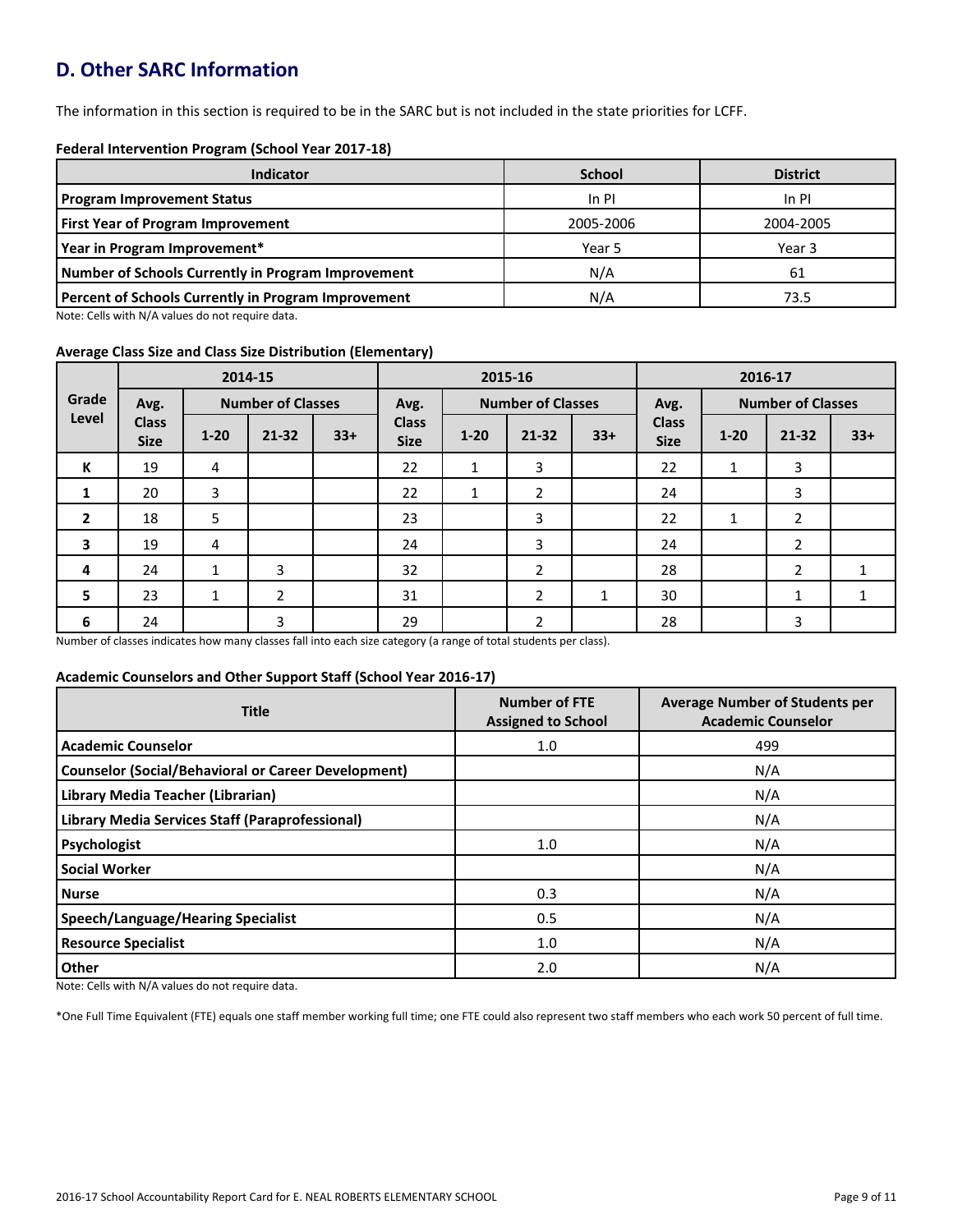#### **Expenditures per Pupil and School Site Teacher Salaries (Fiscal Year 2015-16)**

|                                                     | <b>Expenditures Per Pupil</b> | Average                            |                               |                                 |  |
|-----------------------------------------------------|-------------------------------|------------------------------------|-------------------------------|---------------------------------|--|
| Level                                               | <b>Total</b>                  | Supplemental/<br><b>Restricted</b> | Basic/<br><b>Unrestricted</b> | <b>Teacher</b><br><b>Salary</b> |  |
| <b>School Site</b>                                  | \$6,578                       | \$311                              | \$6,267                       | \$82,637                        |  |
| <b>District</b>                                     | N/A                           | N/A                                | \$8,466                       | \$78,962                        |  |
| <b>Percent Difference: School Site and District</b> | N/A                           | N/A                                | $-29.9$                       | 4.5                             |  |
| <b>State</b>                                        | N/A                           | N/A                                | \$6,574                       | \$79,228                        |  |
| <b>Percent Difference: School Site and State</b>    | N/A                           | N/A                                | $-4.8$                        | 4.2                             |  |

Note: Cells with N/A values do not require data.

#### **Types of Services Funded (Fiscal Year 2016-17)**

The common goal of all categorically funded programs in the San Bernardino City Unified School District (SBCUSD) is to ensure that all students--including English learners, educationally disadvantaged pupils, African American, Hispanic English only, gifted and talented pupils, and pupils with exceptional needs--attain mastery of state and local standards.

The educational program at each site is based on an improvement planning process that includes such members of the school community as the principal, teachers, support staff, parents, and students (at the secondary level). These stakeholders form an organizational unit called the School Site Council (SSC). The SSC develops and annually revises a plan called the Single Plan for Student Achievement (SPSA). The SPSA, based on self-study and collaboration, ensures that all of the resources available to the school are coordinated and focused on providing a high-quality educational program in which all students can achieve success.

Some students have difficulty mastering academic state and local content standards. They may be at risk of not meeting graduation requirements. For these students, categorical program funds are provided. Categorical funds are supplemental educational dollars used for supports that augment the core instructional program and increase the academic success of these students. Categorical funds provide items such as additional personnel time, staff development opportunities, supplemental student materials, and other specialized services, equipment, and supplies.

Categorical programs commonly found at SBCUSD sites are:

- Every Student Succeeds Act (ESSA) Title I, Part A
- Local Control Funding Formula (LCFF)

Additionally, categorical programs have been established at the district level to provide important services and instructional support that help increase student success. Categorical funds in this category support District efforts in the areas of:

- Vocational Education Basic Grant Award (Voc Ed) Carl D. Perkins Career and Technical Education Improvement Act of 2006
- ESSA Title II, Part A Supporting Effective Instruction
- ESSA Title III, Part A Language Instruction for English Learners (EL) and Language Instruction for Immigrant Students

#### Program Improvement

Beginning in the 2017–18 School Year (SY), LEAs and schools will no longer be identified for Program Improvement (PI) or be required to implement specific PI-related activities. In addition, LEAs will not be required to set aside any PI reservations for the 2017–18 SY. LEAs and schools previously identified for PI are encouraged to use evidence-based interventions, which may include alternative supports that are designed to improve the academic achievement of socioeconomically disadvantaged students.

#### Alternative Supports

For the 2017–18 SY, LEAs will not be required to set aside a reasonable amount of Title I, Part A funds for alternative supports. LEAs are encouraged to use evidence-based interventions that are reasonable, necessary, and consistent with Title I, Part A of the ESSA.